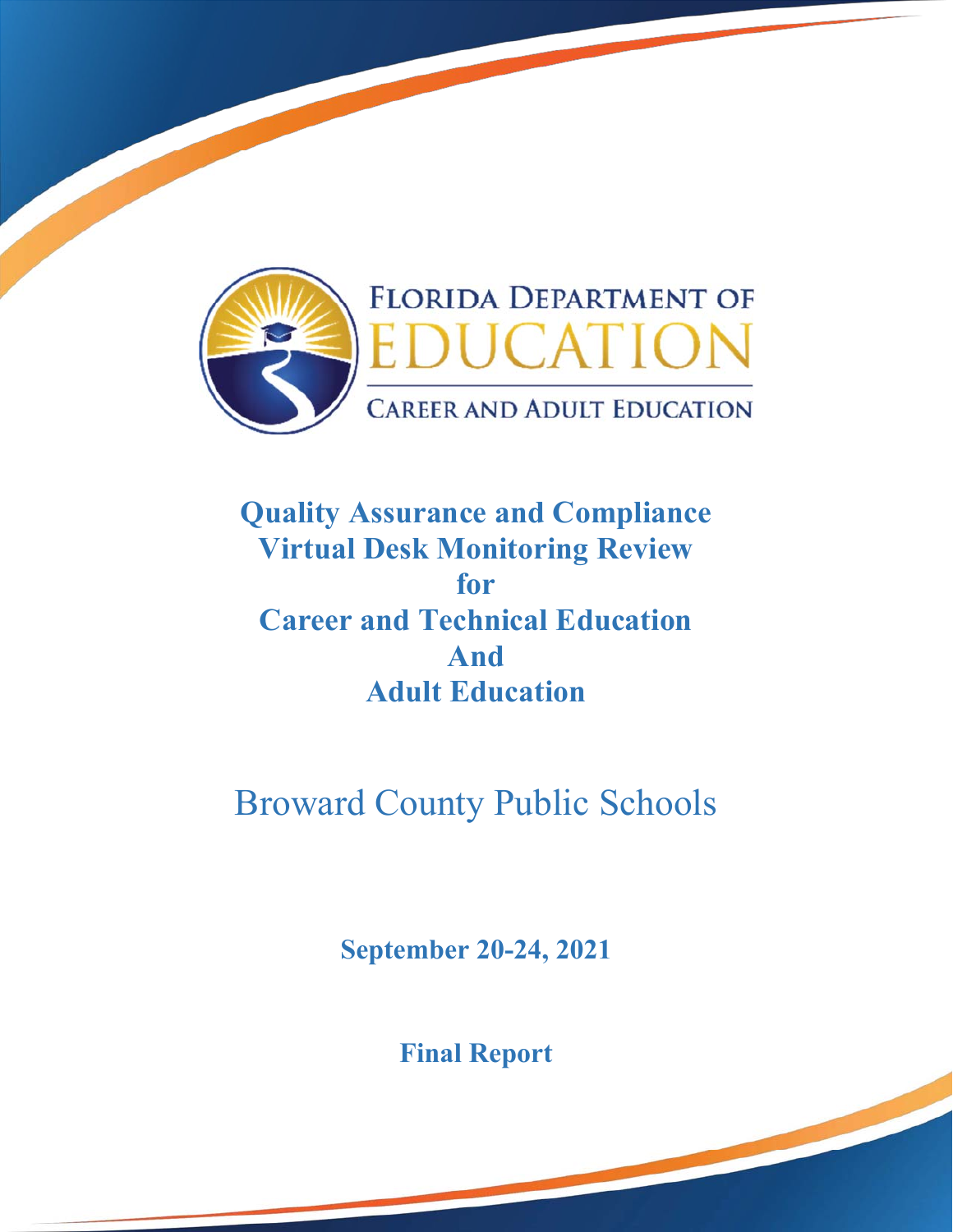## TABLE OF CONTENTS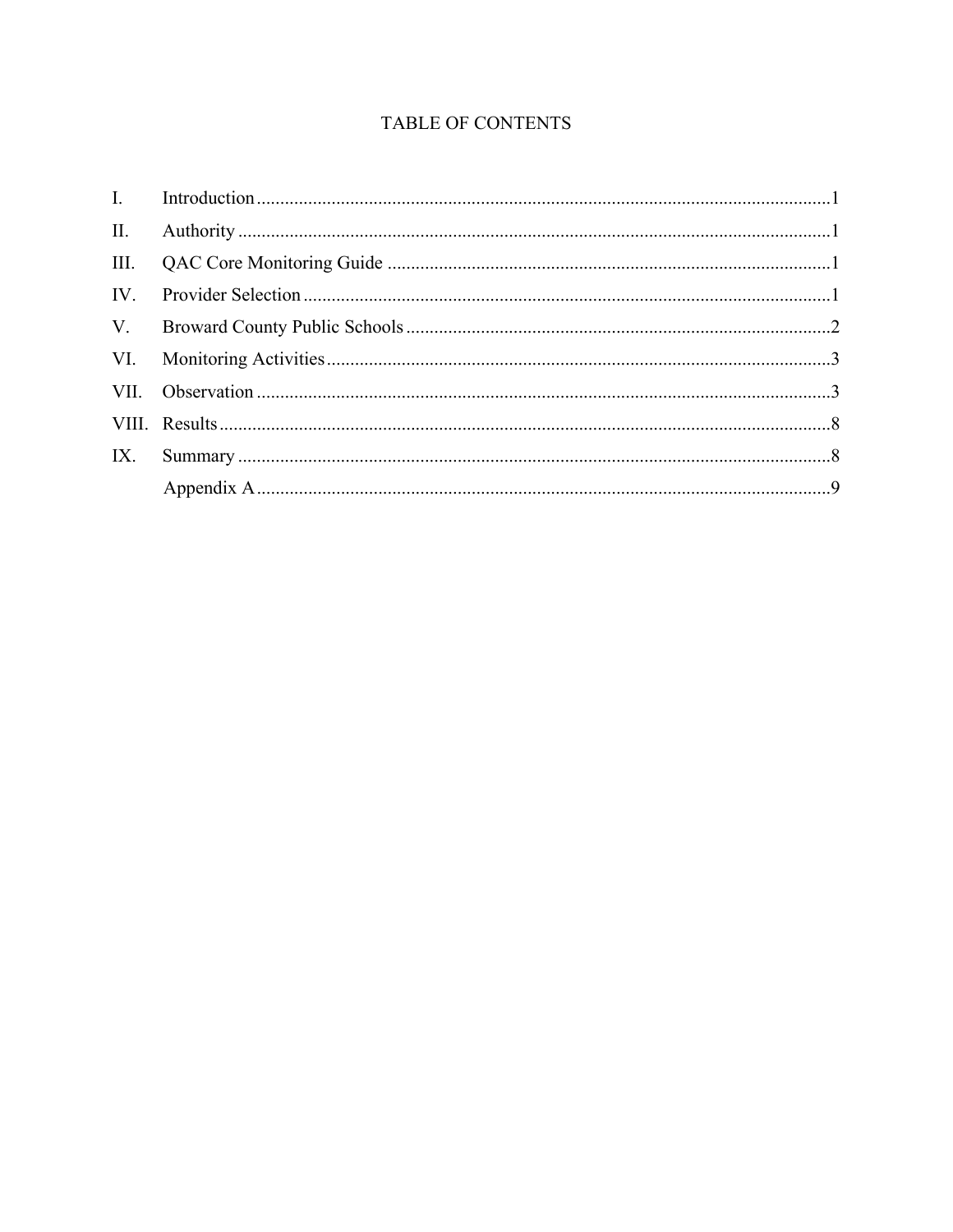#### Florida Department of Education Division of Career and Adult Education **Broward County Public Schools Career and Technical Education and Adult Education Quality Assurance and Compliance Monitoring Report**

## **I. INTRODUCTION**

 required to oversee the performance and regulatory compliance of recipients of federal and state funding. The Florida Department of Education (FDOE), Division of Career and Adult Education (division), in carrying out its roles of leadership, resource allocation, technical assistance, monitoring and evaluation, is The Quality Assurance and Compliance (QAC) section is responsible for designing, developing, implementing, and evaluating a comprehensive quality assurance system, including monitoring. The role of the quality assurance system is to assure financial accountability, program quality and regulatory compliance. As stewards of federal and state funds, it is incumbent upon the division to monitor the use of workforce education funds and regulatory compliance of providers on a regular basis.

#### **II. AUTHORITY**

The FDOE receives federal funding from the U.S. Department of Education (USDOE) for Career and Technical Education (CTE) under the Carl D. Perkins (Perkins) Strengthening Career and Technical Education for the 21st Century Act, and for Adult Education (AE) under the Workforce Innovation and Opportunity Act (WIOA) of 2014. FDOE awards sub-grants to eligible providers to administer local programs. FDOE must monitor providers to ensure compliance with federal requirements, including Florida's approved state plans for CTE and Adult Education/Family Literacy. Each state shall have procedures for reviewing and approving applications for sub-grants and amendments to those applications, for providing technical assistance, for evaluating projects and for performing other administrative responsibilities the state has determined are necessary to ensure compliance with applicable statutes and regulations pursuant to 34 CFR 76.770, Education Department General Administrative Regulations (EDGAR) and the Uniform Grant Guidance (UGG) for grant awards issued on or after December 26, 2014. The Florida Department of Education, Division of Career and Adult Education, is required to oversee the performance of sub-grantees in the enforcement of all laws and rules (Sections 1001.03(8) and 1008.32, Florida Statutes).

## **III. QAC CORE MONITORING GUIDE**

 The Core Monitoring Guide (CMG) is intended to be used broadly by any reviewer conducting an onsite or desk monitoring of any program currently administered by the division. The guide provides a summary of each facet of the monitoring design and the process. It also contains objectives that may be used as agencies are monitored or reviewed. It is located on the division's website at http://fldoe.org/academics/career-adult-edu/compliance.

#### **IV. PROVIDER SELECTION**

Various sources of data are used throughout the implementation of the quality assurance system. The monitoring component of the system is risk-based. Risk assessment is a process used to evaluate variables associated with the grants and assign a rating for the level of risk to the department and the division. A risk matrix identifying certain operational risk factors is completed for each provider. The risk matrix for each program monitored is located in Appendix A. The results of the risk assessment process and consideration of available resources are used to determine one or more appropriate monitoring strategy(ies) to be implemented.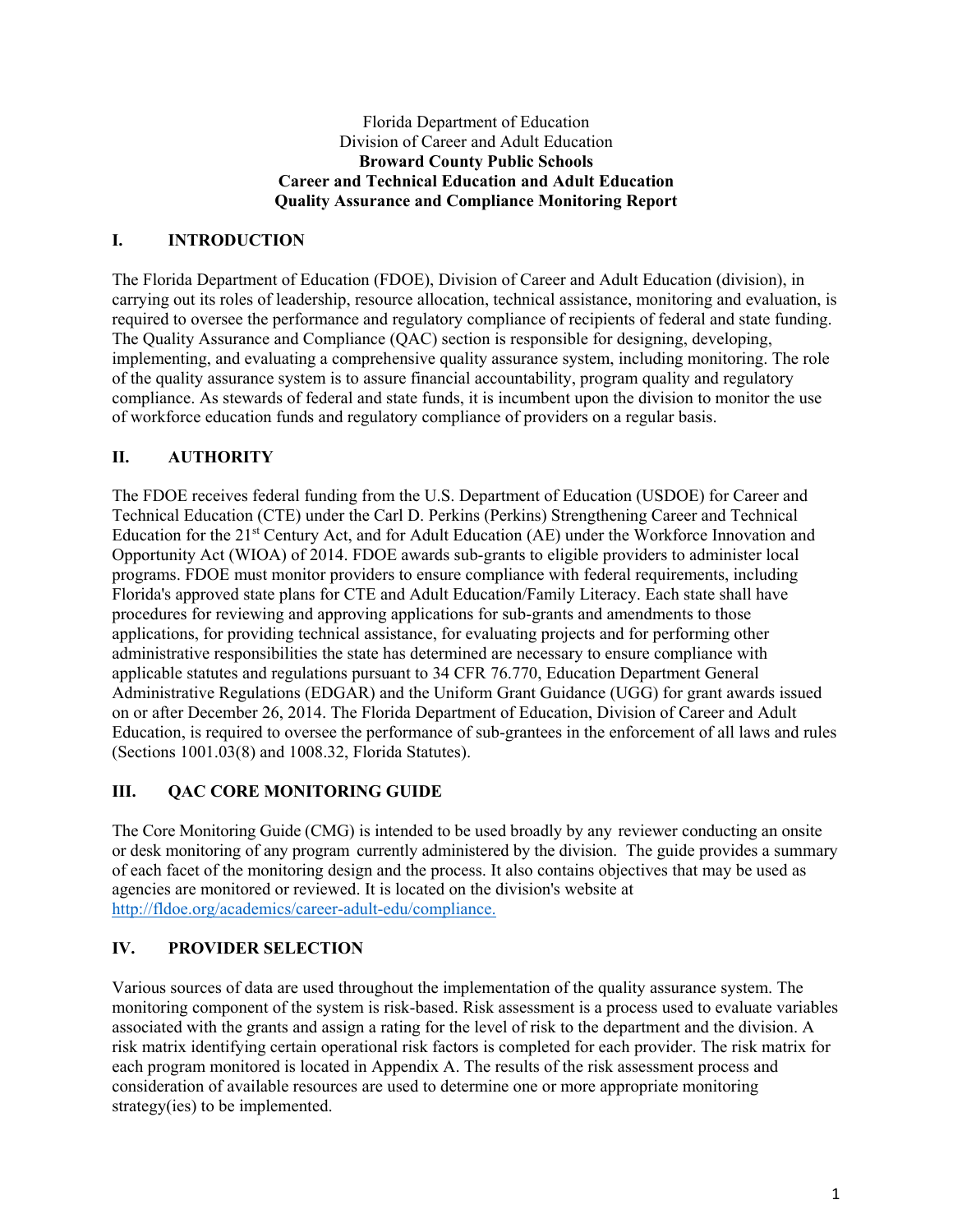The QAC section may apply any specific monitoring strategy to any federal or state-funded provider at any time. There may be circumstances that may warrant onsite monitoring, desk monitoring review or other strategies regardless of a provider's risk matrix score.

 monitoring review (VDMR). Notification was initially sent to Mr. Robert Runcie, superintendent, on July The Broward County Public Schools (BCPS) monitoring strategy was determined to be a virtual desk 14, 2021. The current interim Superintendent is Dr. Vickie Cartwright. The designated representative for the agency was Mr. James "Jim" Payne. The division's representative conducting the VDMR was the program specialist, Michael Swift of the Quality Assurance and Compliance section.

#### **V. BROWARD COUNTY PUBLIC SCHOOLS**

#### ENROLLMENT:

 CTE (possible duplication at program level): Secondary – 81,208; Post-secondary – 19,064  $AE - 15,080$ 

#### **Finance**

The provider was awarded the following grants for fiscal year's (FY) 2018-19, 2019-2020 and 2020-21:

| FY 2018-19                             |                     |                     |             |
|----------------------------------------|---------------------|---------------------|-------------|
| Grants                                 | <b>Grant Number</b> | <b>Grant Amount</b> | Unexpended  |
| Perkins DJJ                            | 060-1619B-9CJJ1     | \$64,400            | \$151.15    |
| Perkins Secondary                      | 060-1619B-9CS01     | \$686,210           | \$10,533.50 |
| Perkins Post-secondary                 | 060-1619B-9CP01     | \$2,758,222         | \$30,034.86 |
| <b>Adult Education - IELCE</b>         | 060-1939B-9CE01     | \$661,696           | \$32,384.13 |
| <b>Adult Education - AGE</b>           | 060-1919B-9CG01     | \$2,226,354         | \$6,534.89  |
| FY 2019-20                             |                     |                     |             |
| Grants                                 | <b>Grant Number</b> | <b>Grant Amount</b> | Unexpended  |
| Perkins DJJ                            | 060-1610B-0CJJ1     | \$64,400            | \$35,175.20 |
| Perkins Secondary                      | 060-1610B-0CS01     | \$64,400            | \$151.15    |
| Perkins Post-secondary                 | 060-1610B-0CP01     | \$855,492           | \$16,905.88 |
| <b>Adult Education - IELCE</b>         | 060-1930B-0CE01     | \$661,696           | \$25,211.32 |
| <b>Adult Education - AGE</b>           | 060-1910B-0CG01     | \$2,226,354         | \$56,646.28 |
| FY 2020-21                             |                     |                     |             |
| Grants                                 | <b>Grant Number</b> | <b>Grant Amount</b> | Unexpended  |
| Perkins Secondary                      | 060-1611B-1CS01     | \$3,044,722         | N/A         |
| Perkins Post-secondary                 | 060-1611B-1CP01     | \$793,317           | N/A         |
| <b>CARES Act - Rapid Credentialing</b> | 060-1230A-1CR03     | \$1,089,335         | N/A         |
| <b>CARES Act - CTE Infrastructure</b>  | 060-1230A-1C002     | \$574,279           | N/A         |
| <b>Adult Education - IELCE</b>         | 060-1931B-1CE01     | \$661,696           | N/A         |
|                                        |                     |                     |             |

Additional information about the provider may be found at the following web address: https://www.browardschools.com/broward.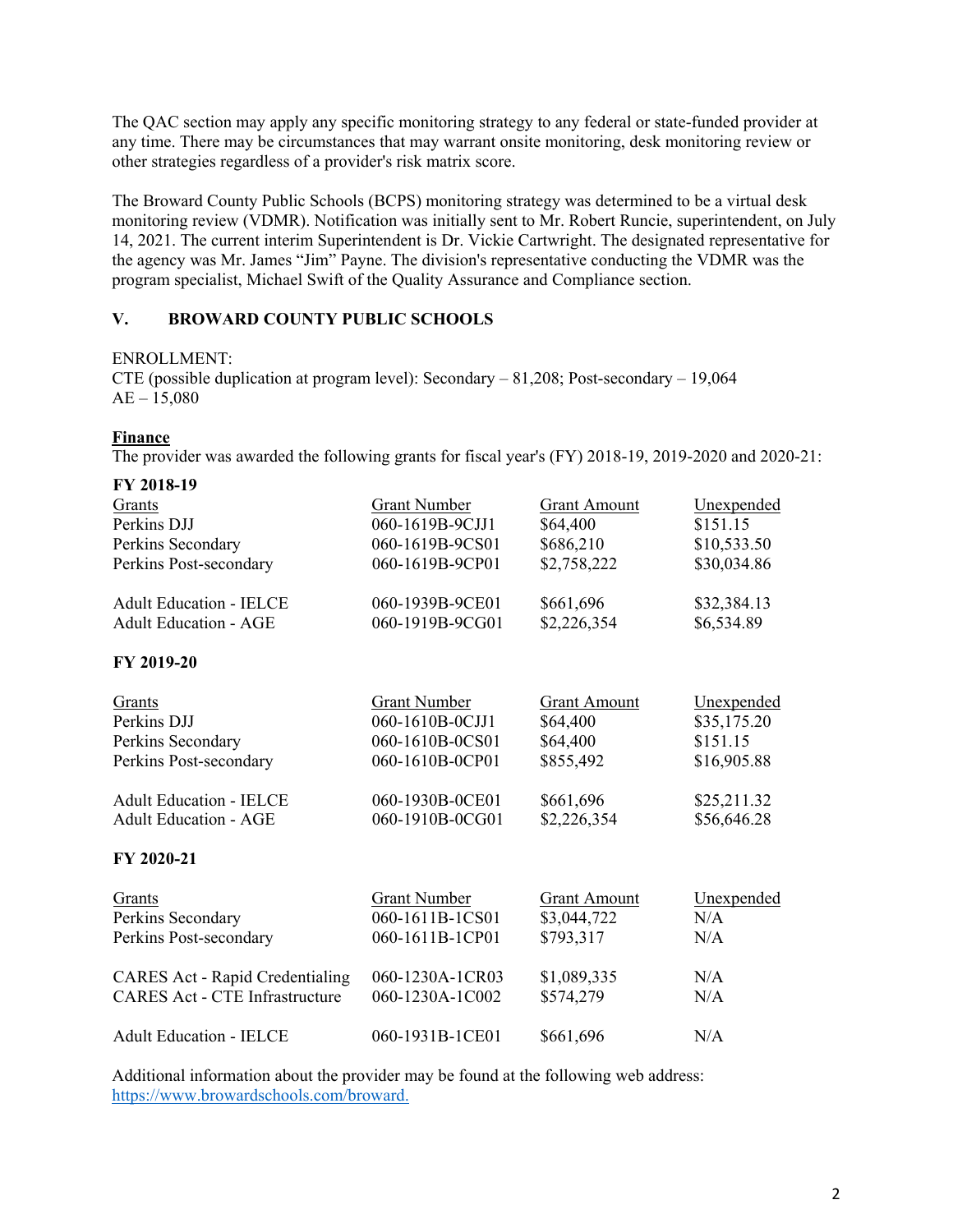## **VI. MONITORING ACTIVITIES**

 review, and interviews with administrators, if necessary. The monitoring activities included pre and post-review planning, an entrance and exit meeting, records

#### Onsite Visits

No onsite visits were made during the VDMR process.

#### Entrance and Exit Conferences

The virtual entrance conference for BCPS was conducted on September 20, 2021. The exit conference was conducted on September 24, 2021. The participants are listed below:

| <b>Name</b>                           | <b>Title</b>                                             | Entrance<br>Conference | Exit<br>Conference |
|---------------------------------------|----------------------------------------------------------|------------------------|--------------------|
| James Payne                           | Director (Task Assigned) CTACE                           | X                      | X                  |
| Brian King                            | Curriculum Supervisor, CTACE                             | X                      | X                  |
| Christie Cerbone                      | Curriculum Supervisor, CTACE                             | X                      | X                  |
| Christy Bradford                      | Curriculum Supervisor, CTACE                             | X                      | X                  |
| <b>Matthew Fritzius</b>               | Curriculum Supervisor, CTACE                             | X                      | X                  |
| Neeta Rancourt                        | Assistant Principal-Atlantic Technical College           | X                      | X                  |
| Chris Bowers                          | Instructional Tech Support Atlantic Technical<br>College | X                      | X                  |
| Ella Toney-Fullard                    | <b>Budget Analyst VBudget</b>                            | X                      | X                  |
| <b>FDOE Monitoring</b><br><b>Team</b> |                                                          |                        |                    |
| Chuck Davis                           | Program Specialist, QAC, FDOE                            | X                      | X                  |
| Michael Swift                         | Program Specialist, QAC, FDOE                            | X                      | X                  |
| Orion Price                           | Program Specialist, QAC, FDOE                            | X                      | Χ                  |

#### Interviews

BCPS administrators were available via teleconference for interviews, if necessary.

#### Records Review

Program, financial, administrative and student records were reviewed. A complete list is provided in section VII, item F. A minimum of nineteen student records, were checked. In addition, policies and procedures were examined and discussed at various times during the monitoring review.

#### **VII. OBSERVATION**

- A. **ADMINISTRATION** refers to the management and supervision of programs, the structure of programs and services, grant oversight and other administrative areas.
	- The BCPS CTE and AE grants are managed by two separate groups of administrators but follow the same process for the drafting, approval and submissions of their grants to FDOE.
		- o The director of Career, Technical, Adult and Community Education (CTACE) is responsible for managing the district's secondary Perkins grants and their CARES Act grants. The CTACE director also works alongside the assistant director of Atlantic Technical College (ATC) to manage their post-secondary Perkins grants.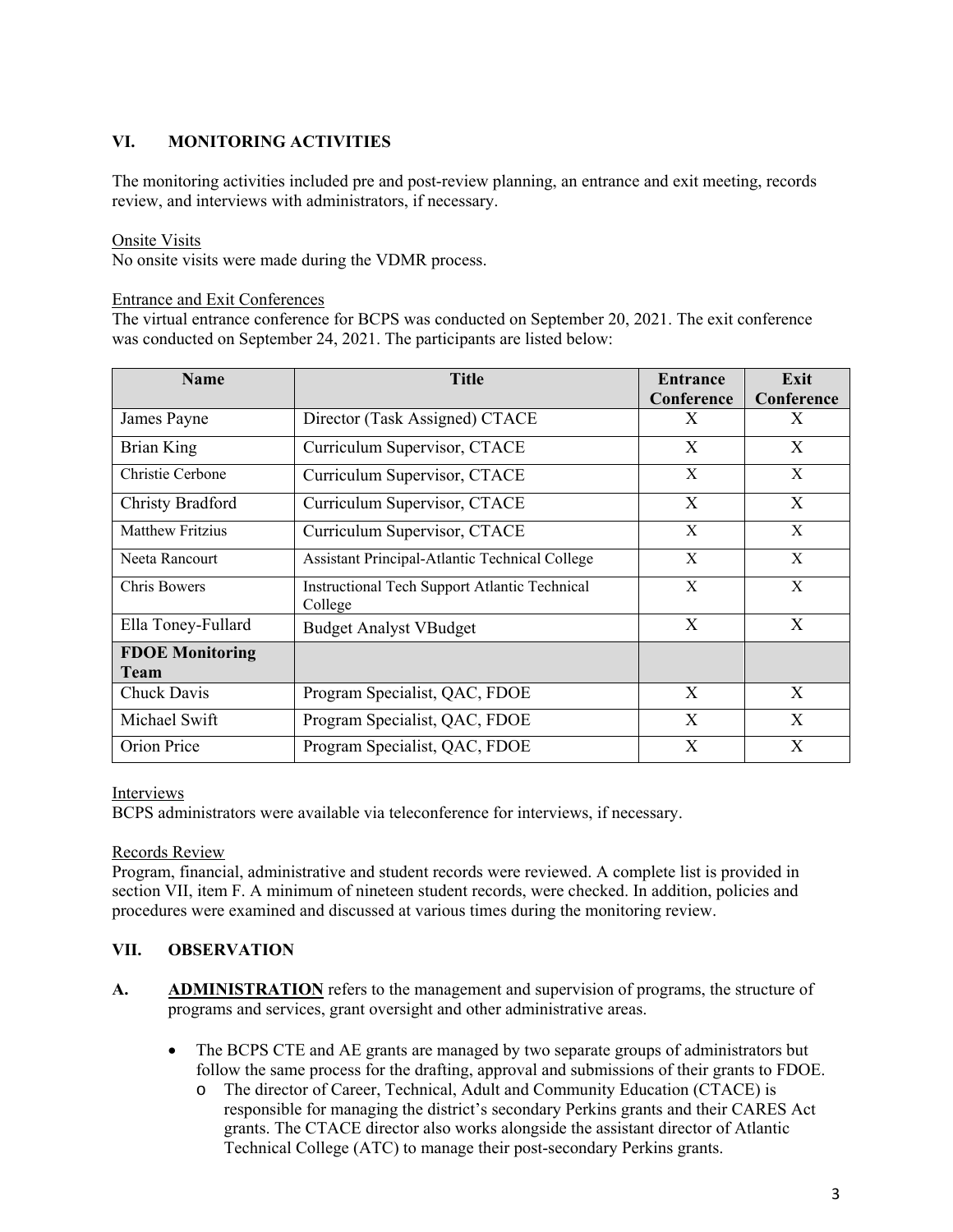- o The AE curriculum supervisor serves as the grant manager of the district's AGE and Integrated English Literacy and Civics Education (IELCE) grants.
- o The AE and CTE grant managers conduct annual needs assessments with program facilitators and teachers to ensure that all program needs are addressed within their respective grants.
- o Once all of the programmatic needs are addressed and the grant applications are complete, the district grants department verifies the contents of the grants before moving it along to the superintendent for final approval prior to submission to the state.
- Despite being managed by different administrative staff, the CTE and AE programs operate as a cohesive unit. Both sets of grant managers are housed at ATC and have regular meetings to ensure that both program areas are operating in the best interest of students.
- As part of the required comprehensive local needs assessment (CLNA), CTE administrative staff consulted with numerous individuals and entities across the district's service area. Those stakeholders included but were not limited to; students; teachers; CareerSource Broward; the Broward Chamber of Commerce; and multiple local business and community leaders. All secondary and post-secondary CTE programs have advisory councils that meet several times a year, and they provided invaluable input and advice throughout the CLNA process. The majority of these stakeholders who participated in the CLNA process are expected to serve as ongoing consultants to the CTE program.
- Prior to the mandated CLNA (CTE only) the AE and CTE programs conduct district-wide, annual program reviews to determine district needs. BCPS also benefitt from their strong relationship with local civic and business leaders who would oftentimes offer input as to what professions, occupations and trainings were needed in the community.
- The district took the aforementioned program review process and expanded on it to fit the terms and guidelines of the CLNA.
- **B. DATA AND ASSESSMENT** refer to all the data and assessment system components, including test administration, test security, data collection, entry, reporting, and procedures. The use of data in program decision-making is also explored and commented.
	- BCPS utilizes FOCUS® as their integrated Student Information System (SIS) and Workforce Development Information System (WDIS).
	- The district has policies and procedures on data collection and offers annual localized training to CTE and AE administrative staff and teachers. Training provided by the district includes but is not limited to: the annual Summer Workforce Education Leadership training; the annual Back-to-School teacher trainings; and the National Reporting System (NRS) new user trainings. Administrative staff also attends FDOE sponsored training and professional development events such as FDOE quarterly webinars, the Florida Association of Career and Technical Education (FACTE) conference and Workforce Education and District Data Advisory Council (WEDDAC) annual conferences.
	- BCPS has a robust checks and balances system to ensure the accuracy of all student data submitted to the state. Each program site (school) has an Information Management Specialist (IMS) that is responsible for verifying all student data from their particular school prior to submission to the district WDIS data entry operator. Data staff then reviews all records from across the district for accuracy prior to submission to FDOE. If the district receives any edit/error reports from the state, the data staff and school IMS is responsible for reconciling that data prior to re-submission to FDOE.
	- Additionally, AE literacy completion points (LCP) are reviewed manually prior to submission to FDOE. Although FOCUS® is capable of auto-detecting LCPs, each teacher is responsible for manually notating the LCP gain. The IMS at each school then confirms and approves the gain before uploading to the WDIS and submission to FDOE.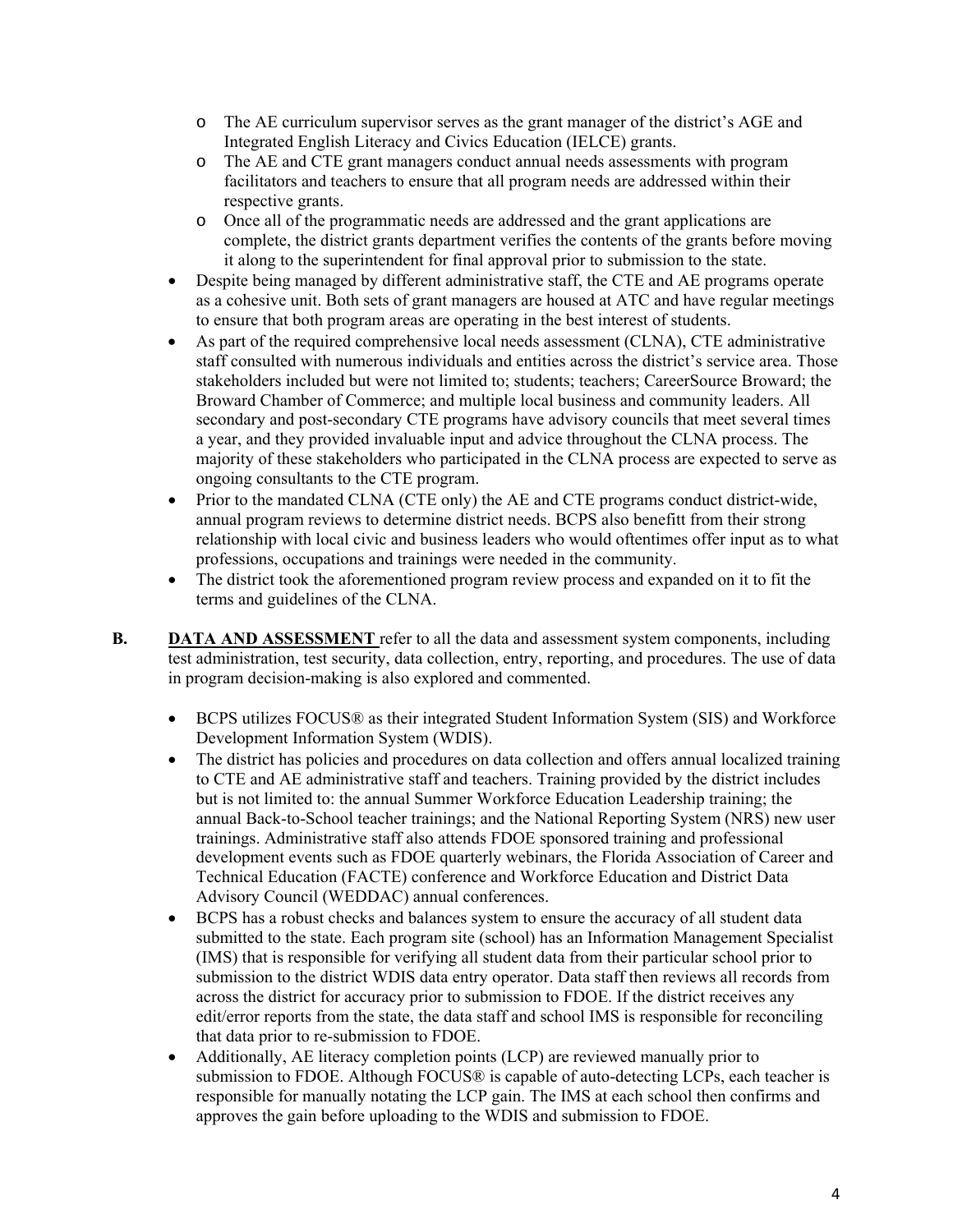- The WDIS employs numerous safeguards that prevent erroneous data from being uploaded into the system. Fields that are required to be populated must include the appropriate data element(s) or the system will not let the data entry operator proceed to the next field.
- BCPS conducts internal data compliance audits of their schools on a regular basis. Student data is selected at random and reviewed for compliance and adherence to local and state policies and procedures.
- Once district-wide data reports are available the information is distributed to stakeholders, program directors, principals and program managers for review. These reports help the AE and CTE programs assess their strengths, weaknesses and areas for improvement of their programs.
- All proctors of the Tests for Adult Basic Education (TABE) and the Comprehensive Adult Student Assessment System (CASAS) are trained and certified, as required, by the state and the appropriate testing companies. Local policies and procedures on testing are also in place.
- All of the data elements required of their local MIS were included in the system and verified during the desk review.
- Student electronic files include "release of information" clauses as required by the Family Educational Rights and Privacy Act (FERPA).
- VDMR. No errors were found. All student records were provided by BCPS. Samples of CTE and AE student data were reviewed and verified for accuracy as part of the
- **C. CURRICULUM AND INSTRUCTION** refer to those elements that contribute to student learning and skill acquisition.
	- high schools, most middle schools and 16 satellite sites throughout Broward County. BCPS offers CTE and AE programs across three technical colleges, three adult centers, all
	- BCPS prides itself in making CTE and AE programming available for all students who wish to participate. CTE programs are available across the county, but with some programs only offered at specific locations, and AE services are provided at various times and locations to accommodate the many needs of their adult learners.
	- Prior to the Perkins required CLNA, the district already conducted CTE program viability reviews driven by workforce needs, workforce data, student enrollment numbers and prior years' student data. Notably, decisions that came from previous program reviews were upheld and confirmed by the results of their CLNA.
	- During the height of the COVID-19 pandemic, the district was forced to adjust how they offered instruction to students. Fortunately, the district was still able to maintain approximately 90% of their pre-pandemic CTE enrolled students. The AE program experienced a more significant dip in enrollment, but online learning services such as the CANVAS® platform allowed AE students the ability to continue virtual learning until those classrooms opened back up. The district also plans to continue virtual learning, even as students returned to the classroom following the COVID-19 pandemic.
	- secondary students back into the classroom as early as June of 2020. Secondary students Due to the "hands on" nature of CTE programs, the district was able to welcome postreturned to the classroom at the beginning of the 2021-22 program year.
	- BCPS sponsors programs that aim to attract, retain and support students on all levels.
		- o The Broward High School Exploration program and the Career Exploration program aim to introduce students to all aspects of CTE and workforce opportunities as early as middle school.
		- o The Out of School Youth grant aims to get students back into the classroom to earn their General Education Development (GED) and become job ready.
		- o BCPS invests multiple resources in ensuring that their academic alternative schools receive the same guidance and opportunities as their traditional school sites.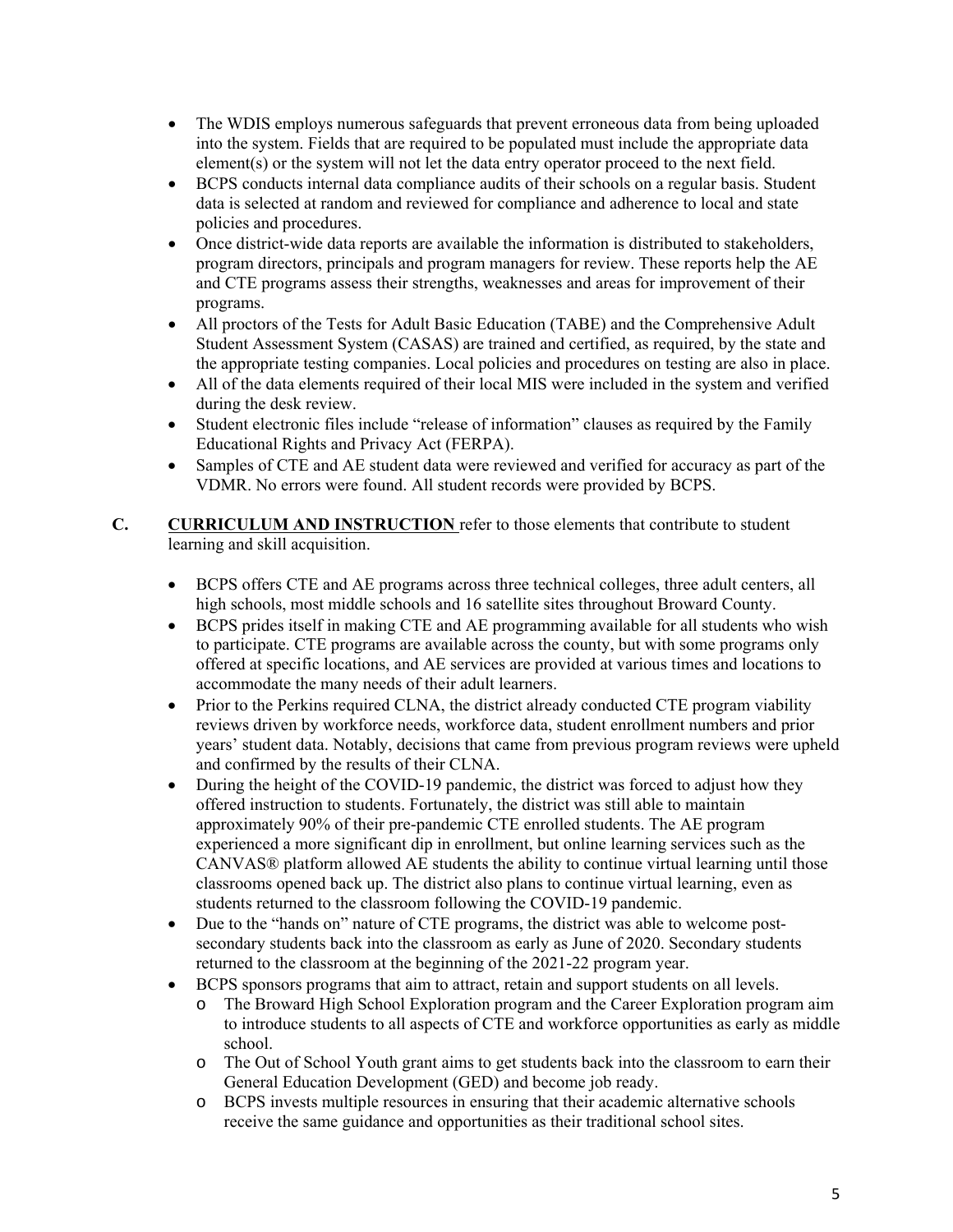- $\circ$  The Exceptional Students Learning Services department works with K-12, postsecondary and AE students to ensure that all of their needs are being met, and that they are afforded equal access in all learning environments (when possible).
- outside of the classroom. BCPS offers students multiple opportunities to participate in additional learning activities
	- $\circ$  Work based learning, internships and on-the-job training (OJT) is a priority within the district.
	- o Students participate in multiple Career and Technical Student Organizations (CTSOs).
	- o Multiple dual enrollment agreements are in place with local colleges that allow qualified high school CTE students to earn post-secondary college credits.
	- o IELCE students are able to participate in Integrated Education and Training (IET) programs that better prepare them for transition into the workforce and/or into a postsecondary CTE program.
- AE and CTE instructors participate in ongoing training provided by FDOE, as well as annual professional development through the district. Program specific trainings are also attended as required.
- No reasonable services and accommodations are denied to those students who self-declare a disability. The district works with disabled students to ensure their individual needs are being met.
- **D. TECHNOLOGY AND EQUIPMENT** refer to a review of the technology and equipment used by students and instructors in the classroom; addresses access, availability, innovation, use and condition.
	- All inventory criteria set forth by federal, state and local guidelines are included within the inventory management system. The inventory management system was verified during the VDMR.
	- The district has a technology plan that includes policies on new equipment requests, equipment safety/storage, and old inventory disposal.
	- Program site leaders (principal and/or program director) act as the custodians of all equipment housed at their location.
	- BCPS conducts an annual district-wide inventory of their federally funded equipment, and there have been no reports of stolen or lost equipment over the previous three fiscal years.
- **E. ACCESS AND EQUITY** refer to compliance with federal non-discrimination laws' requirements relating to recruitment, enrollment, participation, and completion of programs.
	- questions or concerns, please contact the OEEO at 850-245-0511. • The Office of Equal Educational Opportunity (OEEO) for school districts is responsible for monitoring and overseeing civil rights compliance obligations. Should you have any
- **F. RECORDS REVIEW** refers to reviewing the records and documents that evidence compliance with federal and state rules and regulations. In addition, a sampling of financial and programmatic records is reviewed.
	- Size, scope and quality review
	- CLNA –Local Market Alignment
	- MIS data quality checklists
	- District policies and procedures for finance and procurement
	- District technology plan
	- WDIS user guide
	- Student and employee handbooks
	- Inventory and procurement records
	- Memorandums of Understanding (MOUs) and articulation agreements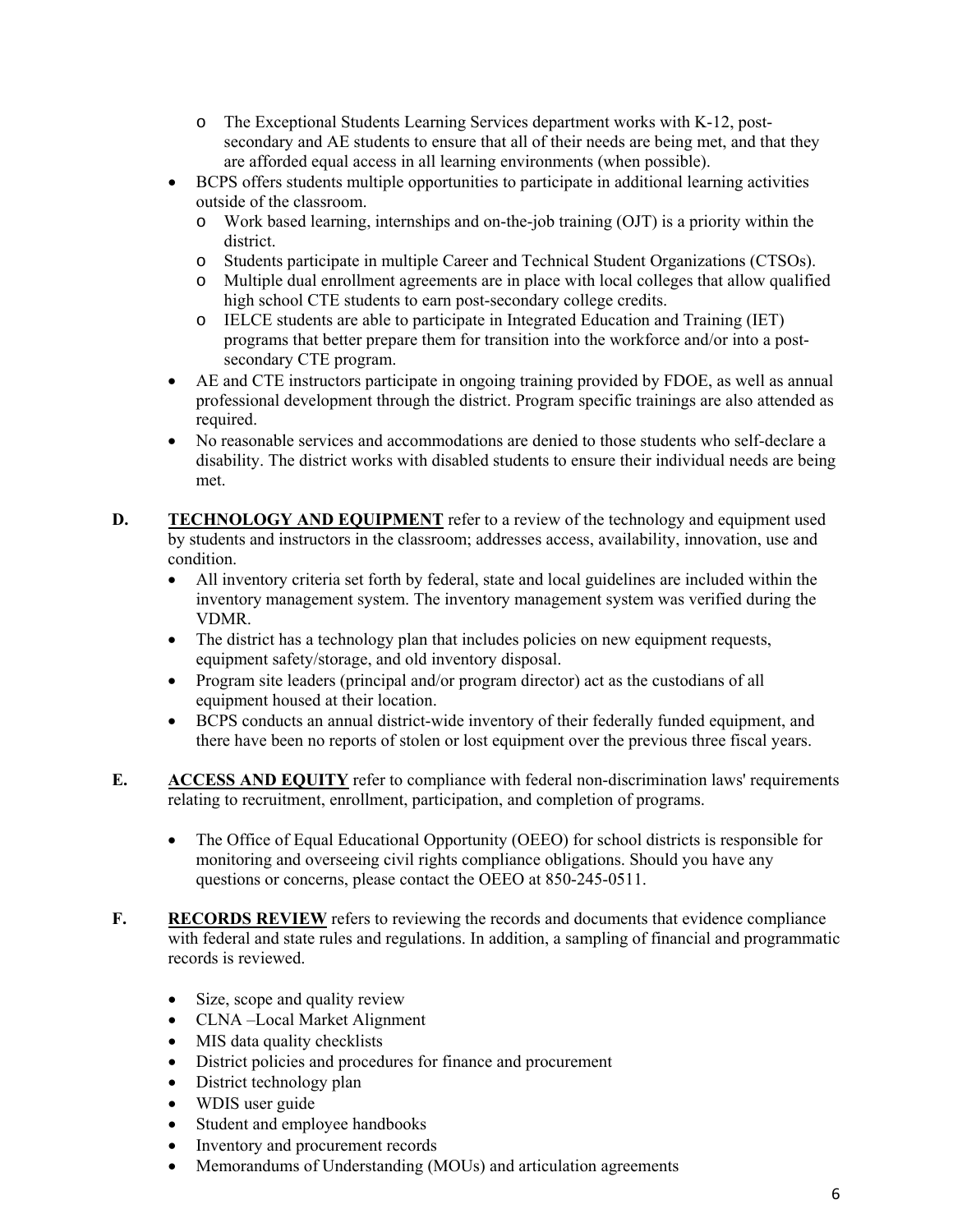- Advisory committee records agendas, sign-in sheets, etc.
- materials, etc. District professional development and training records – agendas, sign-in sheets, training
- CTE and AE student data review
- Tests of Adult Basic Education (TABE) and Comprehensive Adult Student Assessment System (CASAS) proctor records
- **G. FINANCIAL** refers to aspects of the federal fiscal requirements that providers must meet when expending federal funds, including financial management, procurement, inventory management and allowable costs.
	- SAP® is used as the district's Enterprise Resource Planning (ERP) system.
	- The district's Accounting and Finance Procedures Guide ensures the efficient management of CTE and AE grant funds.
		- o Financial reporting
		- o Internal Controls
		- o Audit requirements
		- o Training
	- Purchase orders are only created and authorized for items previously approved in the FDOE federal grant application. Once a purchase has been authorized, the method of procurement is determined based off the price of the item(s). All purchases in excess of \$50,000 must be approved by the BCPS board. All items below that threshold may be approved by the grant manager(s).
	- Grant managers work closely with the district grants department to ensure all expenditures are allowable by law, and able to be funded with federal dollars. Regular meetings are held with program administrators and finance staff to determine the current financial standings of each grant, and to ensure that grant expenditures are being managed properly. Budget amendments are submitted to FDOE if the opportunity arises.
	- The district has a preferred deadline to submit all grant amendments to the superintendent for approval prior to submission to the state. That deadline is early spring of the current fiscal year.
- **H. COLLABORATION** refers to the collaborative agreements, partnerships or memoranda of understanding (MOU) that are in place to benefit an agency's programs and students.
	- include, but are not limited to: BCPS has numerous collaborations and MOUs within the local community. They often offer additional educational and job experiences to students within the district. The list of partners
		- o CareerSource Broward
		- o Atlantic Technical College
		- o Embry Riddle
		- o Broward Technical College
		- o University of Miami
		- o Walgreens
		- o Regents Park of Boca Raton
		- o Memorial Healthcare
		- o Florida Training Services, Inc.
		- o Masonry Association of Florida
		- o South Florida Manufacturers Association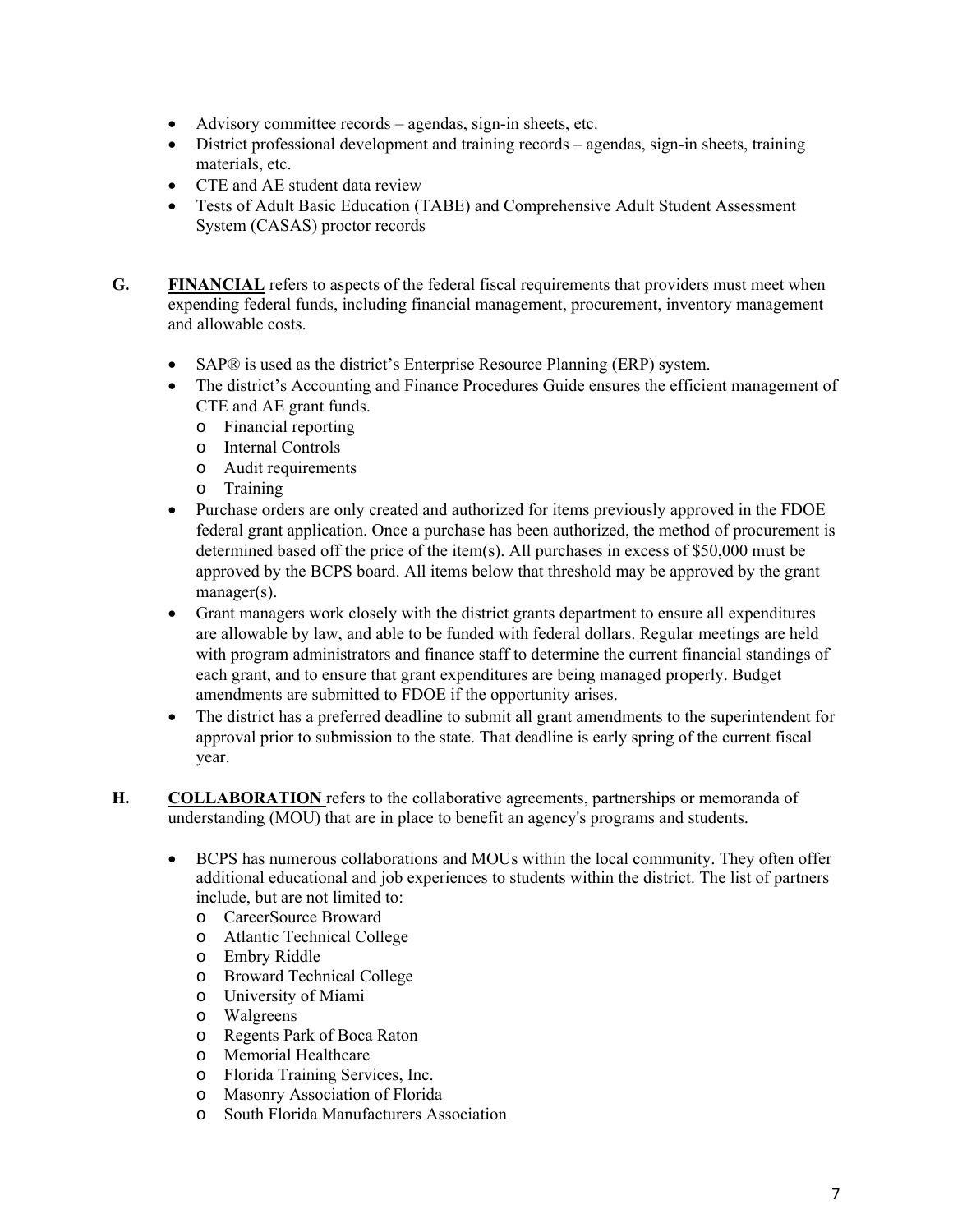#### **VIII. RESULTS**

BCPS was not found to be out of compliance. All items reviewed were compliant in accordance to applicable local, state and federal laws and/or policies and procedures.

#### **IX. SUMMARY**

Once the monitoring review is completed, including receipt of additional requested information when applicable, a preliminary report is forwarded to the provider for review. Comments are accepted and will be considered at the discretion of the FDOE monitoring team lead. Once the final report is approved, it will be forwarded to the agency head with a copy sent to the provider designated contact person. The final report will be posted on the department's website at the following address: http://fldoe.org/academics/career-adult-edu/compliance.

Finally, the division issues a closure letter to the agency head and designated contact person. This letter indicates that all outstanding corrective action plan items have been completed, when applicable, and that no further action is required. This letter will officially end your monitoring process.

The monitoring team extends its appreciation to all participants of the Broward County Public Schools monitoring review on behalf of the department. Special thanks is offered to Mr. James "Jim" Payne for his participation and leadership during this process.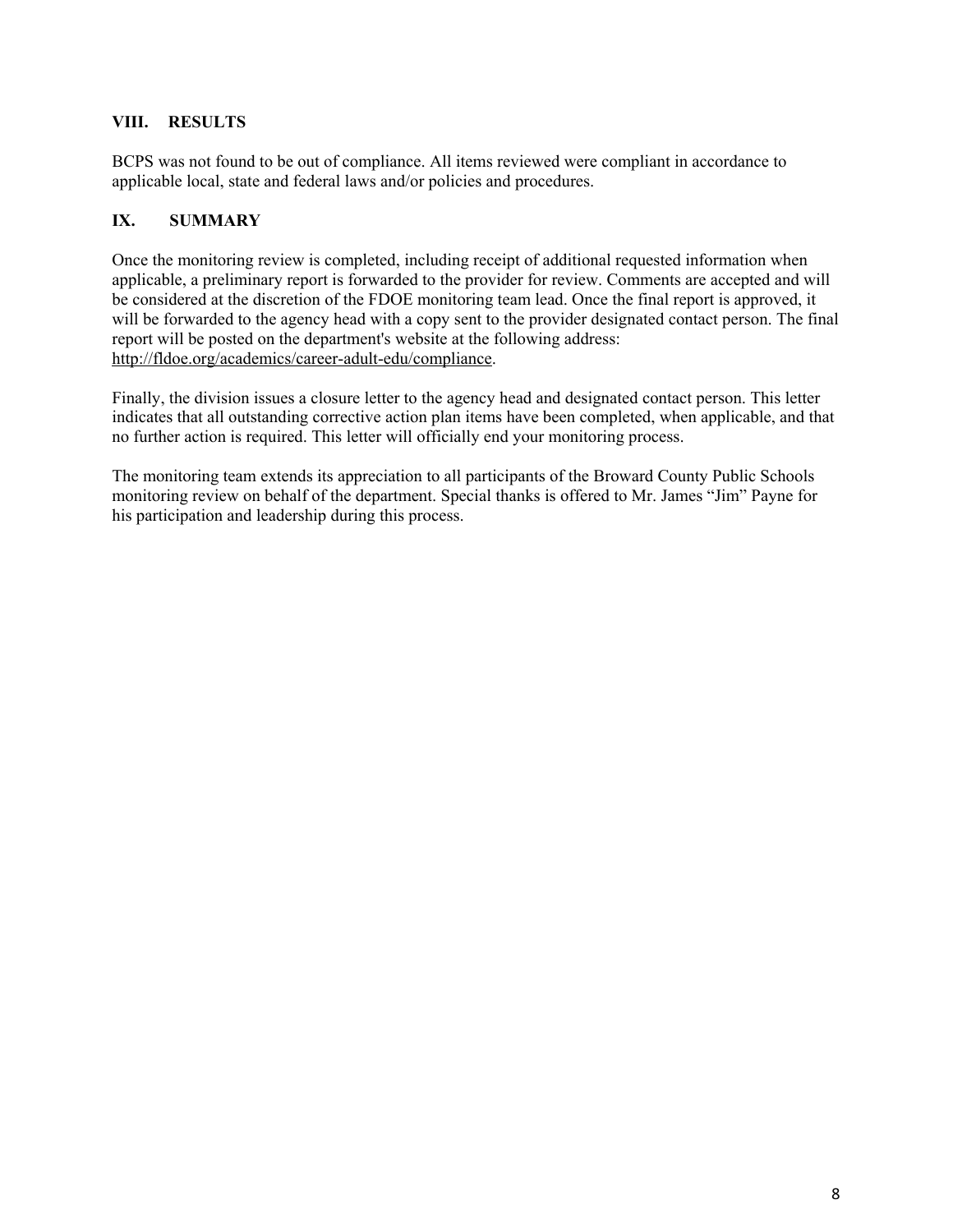#### **APPENDIX A**

#### Broward County Public Schools Career and Technical Education Risk Matrix

## **Risk Scores Matrix for Districts Receiving Career and Technical Education (CTE) Carl D. Perkins Grants**

Agency Name: **Broward County Public Schools**  Program Type: **CTE**  Monitoring Year: **2021-2022** 

| Metric                                                                   | <b>Scaling</b>        | Point<br>Value          | <b>Points</b><br><b>Assigned</b> | Weight         | <b>Total Metric</b><br><b>Points</b> |
|--------------------------------------------------------------------------|-----------------------|-------------------------|----------------------------------|----------------|--------------------------------------|
|                                                                          | 7 or More Years       | 7                       |                                  |                |                                      |
| <b>Number of Years Since Last</b>                                        | $5-6$                 | 5                       |                                  |                |                                      |
| <b>Monitored</b>                                                         | $3 - 4$               | $\overline{3}$          | 3                                | X 10           | 30                                   |
|                                                                          | $0 - 2$               | 1                       |                                  |                |                                      |
|                                                                          | <b>Upper Quartile</b> | $\overline{7}$          |                                  |                |                                      |
| <b>Total Budget for all Perkins</b>                                      | Upper Middle          | 5                       |                                  | <u>X8</u>      |                                      |
| <b>Grants Combined</b>                                                   | Lower Middle          | $\overline{3}$          | 7                                |                | 56                                   |
|                                                                          | Lower Quartile        | $\mathbf{1}$            |                                  |                |                                      |
|                                                                          | 4 or More             | $\overline{7}$          |                                  |                |                                      |
|                                                                          | 3                     | 5                       | 5                                |                | 40                                   |
| <b>Number of Perkins Grants</b>                                          | $\overline{2}$        | $\overline{3}$          |                                  | <u>X8</u>      |                                      |
|                                                                          | 1                     | 1                       |                                  |                |                                      |
| <b>Change in Management</b><br><b>Information Systems (MIS)</b>          | Yes                   | 7                       | $\bf{0}$                         | X <sub>6</sub> | $\bf{0}$                             |
| from Previous Fiscal Year                                                | N <sub>o</sub>        | $\mathbf{0}$            |                                  |                |                                      |
| <b>Agency CTE Program Director</b><br><b>Change from Previous Fiscal</b> | Yes                   | 7                       | $\bf{0}$                         | X <sub>6</sub> | $\bf{0}$                             |
| Year                                                                     | No                    | $\theta$                |                                  |                |                                      |
|                                                                          | <b>Upper Quartile</b> | 7                       |                                  |                |                                      |
|                                                                          | Upper Middle          | 5                       |                                  |                |                                      |
| <b>Unexpended Funds from all</b><br><b>Perkins Grants Combined</b>       | Lower Middle          | $\overline{\mathbf{3}}$ | 7                                | X4             | 28                                   |
|                                                                          | Lower Quartile        | $\mathbf{1}$            |                                  |                |                                      |
|                                                                          | $\Omega$              | $\boldsymbol{0}$        |                                  |                |                                      |
|                                                                          | <b>Upper Quartile</b> | 7                       |                                  |                |                                      |
| <b>Number of Findings from the</b>                                       | <b>Upper Middle</b>   | 5                       |                                  |                |                                      |
| <b>Office of the Auditor General</b>                                     | Lower Middle          | $\overline{3}$          | 7                                | X4             | 28                                   |
|                                                                          | Lower Quartile        | $\mathbf{1}$            |                                  |                |                                      |
|                                                                          | $\mathbf{0}$          | $\mathbf{0}$            |                                  |                |                                      |
| <b>AGENCY RISK SCORE:</b><br>182                                         |                       |                         |                                  |                |                                      |

Data sources used for calculations: Prior to July 1, 2020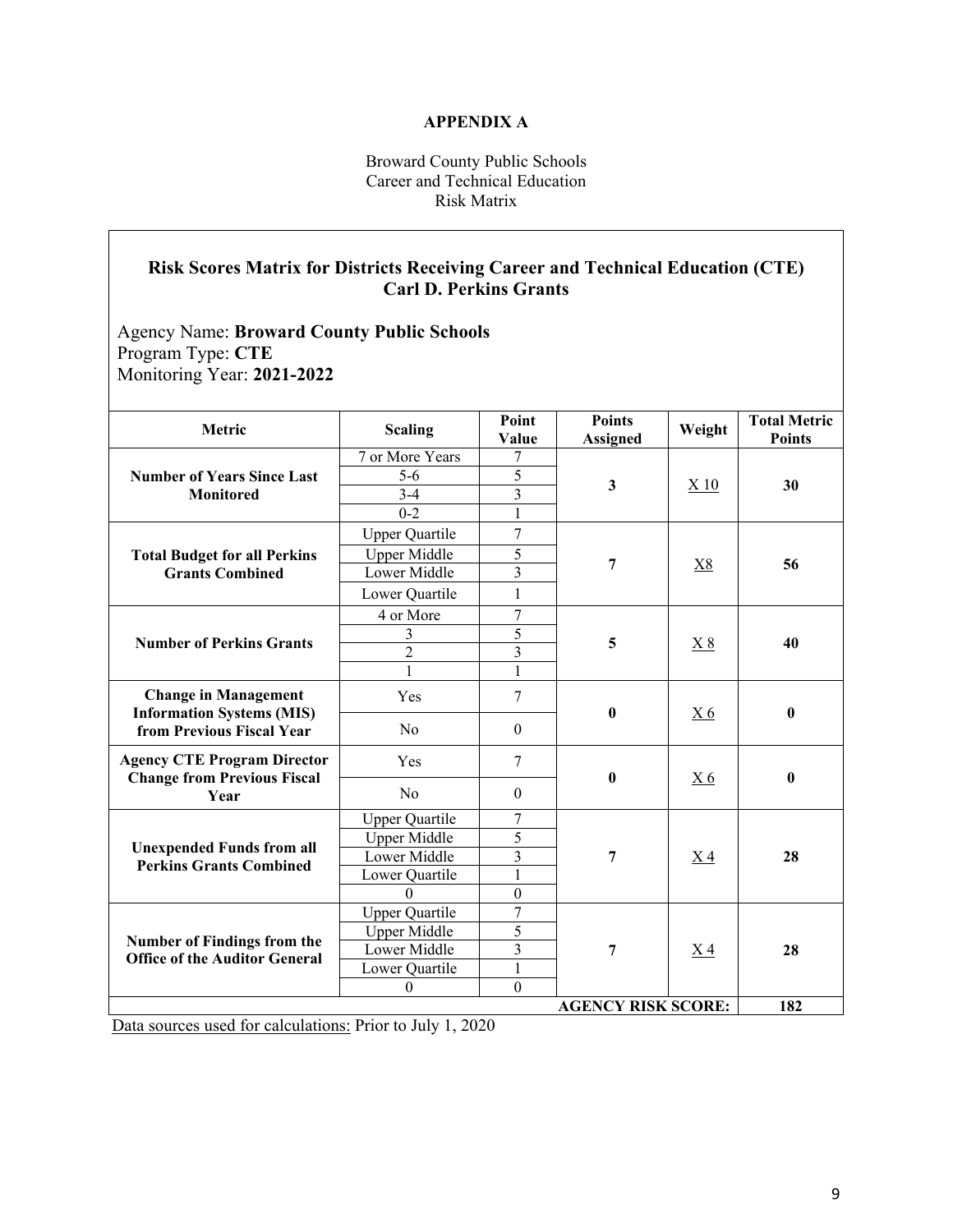#### Broward County Public Schools Adult Education Risk Matrix

## **Risk Scores Matrix for Districts Receiving Adult Education (AE) Grants**

Agency Name: **Broward County Public Schools**  Program Type: **AE**  Monitoring Year: **2021-2022** 

| <b>Metric</b>                                                                                | <b>Scaling</b>              | Point<br>Value          | <b>Points</b><br><b>Assigned</b> | Weight            | <b>Total Metric</b><br><b>Points</b> |
|----------------------------------------------------------------------------------------------|-----------------------------|-------------------------|----------------------------------|-------------------|--------------------------------------|
|                                                                                              | 7 or More Years             | 7                       |                                  |                   |                                      |
| <b>Number of Years Since Last</b><br><b>Monitored</b>                                        | $5-6$                       | 5                       | $\mathbf{3}$                     | X10               | 30                                   |
|                                                                                              | $3-4$                       | $\overline{3}$          |                                  |                   |                                      |
|                                                                                              | $0 - 2$                     | $\overline{1}$          |                                  |                   |                                      |
| <b>Total Budget for all Adult</b><br><b>Education Grants Combined</b>                        | <b>Upper Quartile</b>       | $\overline{7}$          |                                  |                   |                                      |
|                                                                                              | <b>Upper Middle</b>         | $\overline{5}$          |                                  |                   |                                      |
|                                                                                              | Lower Middle                | $\overline{3}$          | $\overline{7}$                   | X8                | 56                                   |
|                                                                                              | Lower Quartile              | $\mathbf{1}$            |                                  |                   |                                      |
|                                                                                              | 4 or More                   | $\boldsymbol{7}$        |                                  |                   |                                      |
| <b>Number of Adult Education</b>                                                             | 3                           | 5                       | $\mathbf{3}$                     |                   | 24                                   |
| <b>Grants</b>                                                                                | $\overline{2}$              | $\overline{\mathbf{3}}$ |                                  | $\underline{X} 8$ |                                      |
|                                                                                              | $\mathbf{1}$                | $\mathbf{1}$            |                                  |                   |                                      |
| <b>Change in Management</b><br><b>Information Systems (MIS)</b><br>from Previous Fiscal Year | Yes                         | $\tau$                  | $\bf{0}$                         | <u>X6</u>         | $\bf{0}$                             |
|                                                                                              | No                          | $\theta$                |                                  |                   |                                      |
| <b>Agency AE Program Director</b><br><b>Change from Previous Fiscal</b>                      | Yes                         | $\tau$                  | $\overline{7}$                   | <u>X6</u>         | 42                                   |
| Year                                                                                         | N <sub>o</sub>              | $\overline{0}$          |                                  |                   |                                      |
|                                                                                              | <b>Upper Quartile</b>       | $\overline{7}$          |                                  |                   |                                      |
| <b>Unexpended Funds from all</b>                                                             | <b>Upper Middle</b>         | 5                       |                                  |                   |                                      |
| <b>Adult Education Grants</b>                                                                | Lower Middle                | 3                       | $\overline{7}$                   | X <sub>4</sub>    | 28                                   |
| <b>Combined</b>                                                                              | Lower Quartile              | 1                       |                                  |                   |                                      |
|                                                                                              | $\Omega$                    | $\mathbf{0}$            |                                  |                   |                                      |
|                                                                                              | <b>Upper Quartile</b>       | $\overline{7}$          |                                  |                   |                                      |
| <b>Number of Findings from the</b>                                                           | <b>Upper Middle</b>         | 5                       |                                  |                   |                                      |
| <b>Office of the Auditor General</b>                                                         | Lower Middle                | 3                       | 7                                | X <sub>4</sub>    | 28                                   |
|                                                                                              | Lower Quartile              | $\mathbf{1}$            |                                  |                   |                                      |
|                                                                                              | $\theta$                    | $\overline{0}$          |                                  |                   |                                      |
|                                                                                              | <b>Target Not Met</b>       |                         |                                  |                   |                                      |
|                                                                                              | on 3 of 3                   | 5                       |                                  |                   |                                      |
|                                                                                              | Indicators                  |                         |                                  |                   |                                      |
|                                                                                              | Target Not Met              |                         |                                  |                   |                                      |
| <b>Adult Education Program</b>                                                               | on $2$ of $3$<br>Indicators | $\overline{3}$          | 4                                | X <sub>6</sub>    | 24                                   |
| <b>Improvement Plan (AEPIP)</b>                                                              | <b>Target Not Met</b>       |                         |                                  |                   |                                      |
|                                                                                              | on 1 of 3                   | $\mathbf{1}$            |                                  |                   |                                      |
|                                                                                              | Indicators                  |                         |                                  |                   |                                      |
|                                                                                              | All targets met             | $\theta$                |                                  |                   |                                      |
|                                                                                              |                             |                         | <b>Agency Risk Score</b>         |                   | 232                                  |

Data sources used for calculations: Prior to July 1, 2020